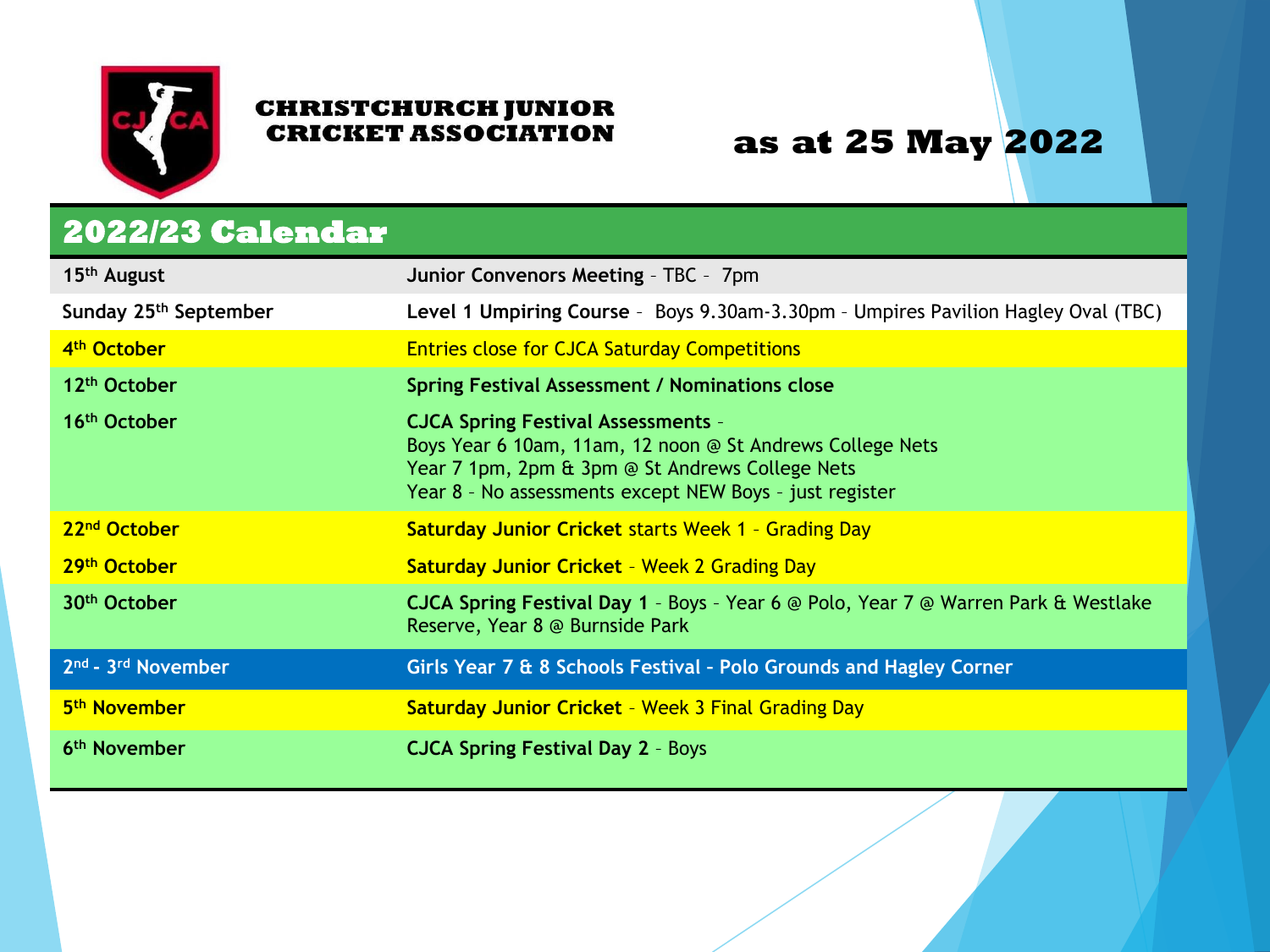

| <b>Show Weekend 11-13</b><br><b>November</b> | No CJCA Saturday Cricket - regrading to be completed and restart 19th November<br><b>CLUB EVENT WINDOW Thursday/Friday/Saturday</b> |
|----------------------------------------------|-------------------------------------------------------------------------------------------------------------------------------------|
| 13 <sup>th</sup> November                    | <b>CJCA Spring Festival Day 3 - Boys</b>                                                                                            |
| 19 <sup>th</sup> November                    | <b>Saturday Junior Cricket Week 4</b>                                                                                               |
| 20 <sup>th</sup> November                    | <b>Reserve Day - Boys Spring Festivals</b><br>Day 1 Girls Spring Festival - St Albans Park TBC                                      |
| 25 <sup>th</sup> November                    | CJCA Schools Superstar White & Girls Festival Years 5 & 6 -<br><b>Polo Grounds and other venues</b>                                 |
| 26 <sup>th</sup> November                    | <b>Saturday Junior Cricket Week 5</b>                                                                                               |
| 27 <sup>th</sup> November                    | Day 2 Girls Spring Festival - St Albans Park TBC                                                                                    |
| 28th & 29th November                         | Boys Year 7 & 8 Schools Festival - Polo Grounds and Hagley Corner                                                                   |
| 2 <sup>nd</sup> December                     | CJCA Schools Mixed Superstar Finals Festival Year $5$ & 6 (Red and Black grades) -<br><b>Polo Grounds</b>                           |
| 3rd December                                 | <b>Saturday Junior Cricket Week 6</b>                                                                                               |
| 10th December                                | <b>Saturday Junior Cricket Week 7 (Last week before Christmas)</b>                                                                  |
|                                              |                                                                                                                                     |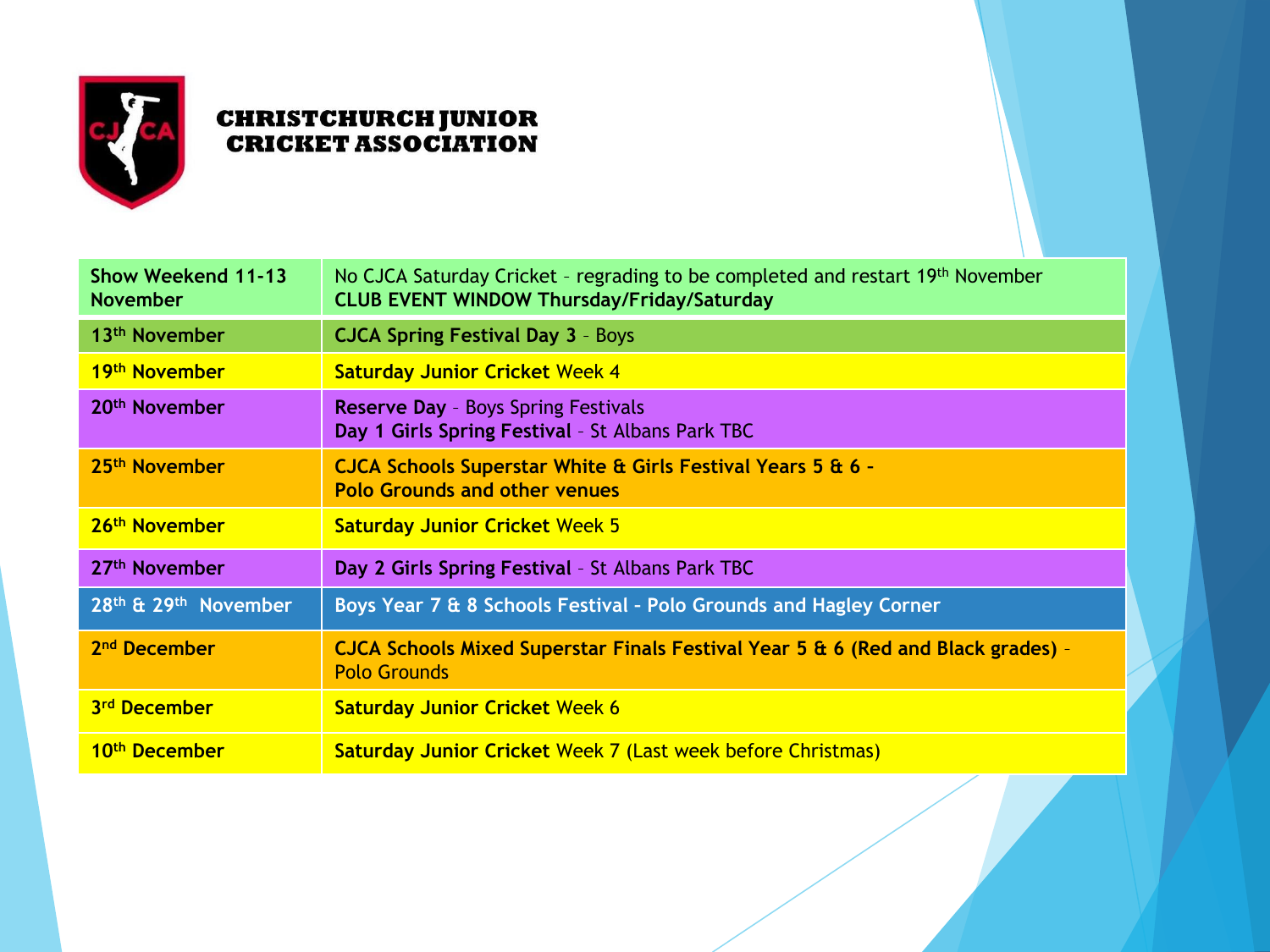

| 2023                              |                                                                                                                                                                         |
|-----------------------------------|-------------------------------------------------------------------------------------------------------------------------------------------------------------------------|
| 9th - 12th January                | Year 8 Top of the South Festival - Ashburton<br>Two or Three CJCA teams                                                                                                 |
| 9th - 12th January                | Year 7 and 8 (2022 School Years) Festival - Christchurch & Canterbury Country<br>(multiple venues)<br>Multiple CJCA teams to be entered - standalone Year 7 and 8 teams |
| $16th$ - 17 <sup>th</sup> January | New Year 7 (Year 6 2022) Festival - Christchurch - transition to 18m and non-pairs<br>cricket                                                                           |
| $18th$ - 20 <sup>th</sup> January | Girls South Island Invitational Festival @ Burnside West University CC & Merivale<br>Papanui CC (Edgar MacIntosh Park) Christchurch (Wednesday - Friday)                |
| 3rd February (Friday)             | <b>RESTART - Junior Cricket Week 8</b><br>ALL MATCHES FRIDAY 20/20 max due to Waitangi Weekend<br>Year 5 and older games to start at 4.30pm all other grades 5.30pm     |
| 7 <sup>th</sup> February          | <b>Summer Festival Assessment nominations close</b>                                                                                                                     |
| 11 <sup>th</sup> February         | <b>Saturday Junior Cricket Week 9</b>                                                                                                                                   |
| 12 <sup>th</sup> February         | Summer Festival Assessments Boys - Year 6 - 10am, 11am, 12noon<br>Year 7 & 8 TBC                                                                                        |
| 18 <sup>th</sup> February         | <b>Saturday Junior Cricket Week 10</b>                                                                                                                                  |
| 19 <sup>th</sup> February         | CJCA Summer Festival BOYS Day 1 - Boys - Year 6 @ Polo, Year 7 @ Warren,<br>Year 8 @ Burnside WU CC (Grass)                                                             |
| 25 <sup>th</sup> February         | <b>Saturday Junior Cricket Week 11</b>                                                                                                                                  |